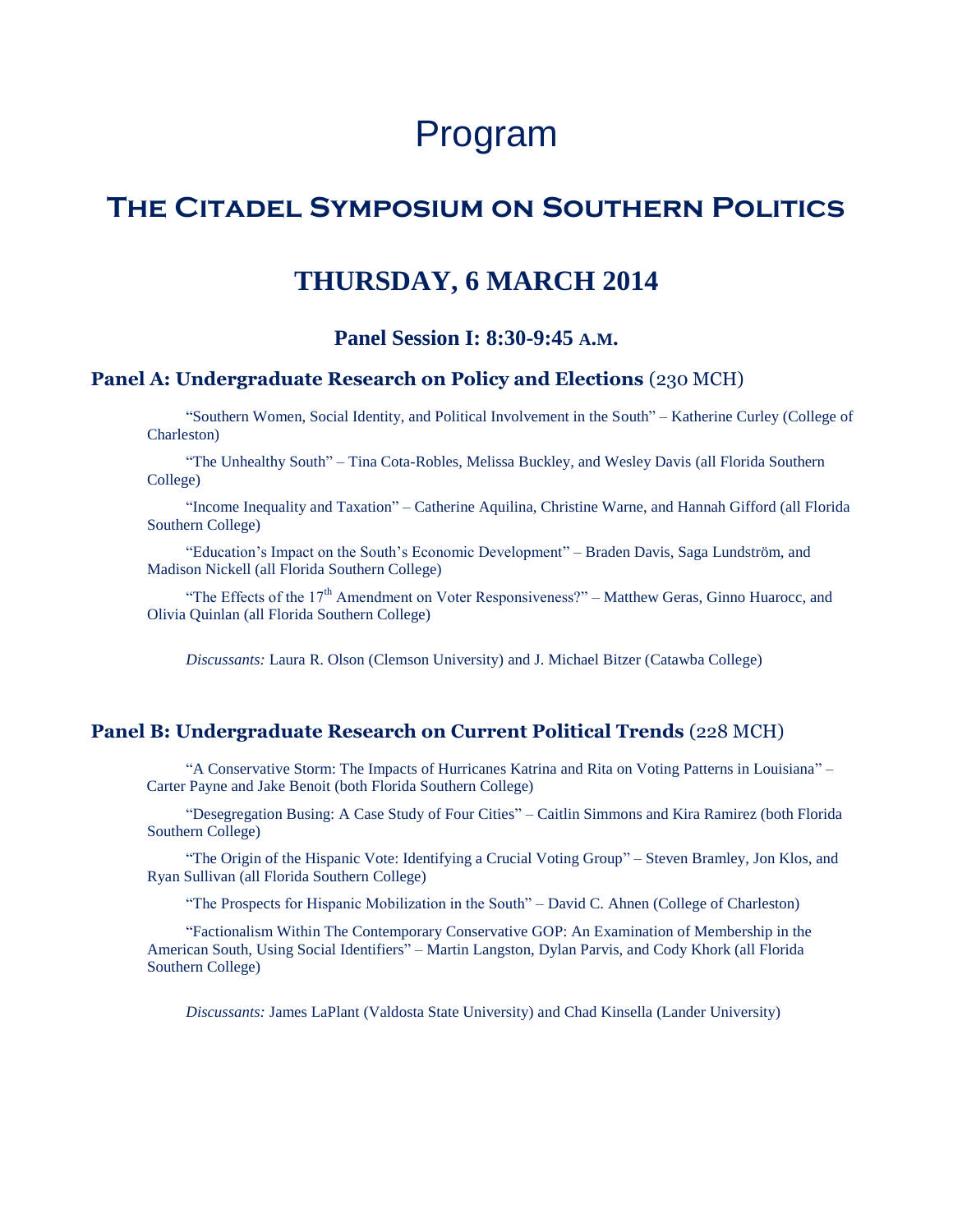# **Panel Session II: 10:00-11:30 A.M.**

# **Panel C: Religion in Southern Politics** (228 MCH)

"Religious Nationalism and Perceptions of Muslims and Islam" – Allyson Shortie and Ronald Keith Gaddie (both University of Oklahoma)

"Religion, Candidate Perception, and the 'Pharisee Effect' in Campaign Advertising" – Perry F. Austin, Laura R. Olson, and Jeffrey A. Fine (all Clemson University)

"Pro-Life Politics and Rights Expansion: The Case of Free Speech Advocacy Among American Evangelicals" – Andrew R. Lewis (University of Cincinnati)

"The End of the Culture War? The Causes and Consequences of Social Issue Attitudes Across Region and Time" – Ted G. Jelen (University of Nevada, Las Vegas)

*Discussants:* Scott Segrest (The Citadel) and Patrick R. Miller (University of Kansas)

#### **Panel D: Realignment in the South** (230 MCH)

"The Vital South? Regionalism in Federal Elections, 1940-2012" – Thomas F. Eamon (East Carolina University)

"A Half-Century Retrospective on the Goldwater Vote Against the 1964 Civil Rights Act Impact on Southern Politics: Politics, Principle, Pragmatism, and Prologue" – Dan Ruff (Midlands Technical College)

"Redistricting Comes to Georgia" – Charles S. Bullock, III (University of Georgia)

*Discussants*: Karen Owen (Reinhardt University) and John A. Clark (Western Michigan University)

# **Panel Session III: 1:00-2:45 P.M.**

### **Panel E: State Legislative Politics** (228 MCH)

"The Big Five Personality Characteristics and Southern Legislator Distinctiveness" – Joel Turner, Scott Lasley, and Jeff Kash (all Western Kentucky University)

"You Are Not Like Me! Regional Politics and Congressional Roll Call Voting" – Paul White (University of South Carolina)

*Discussants:* Jason M. Roberts (University of North Carolina) and Jordan Ragusa (College of Charleston)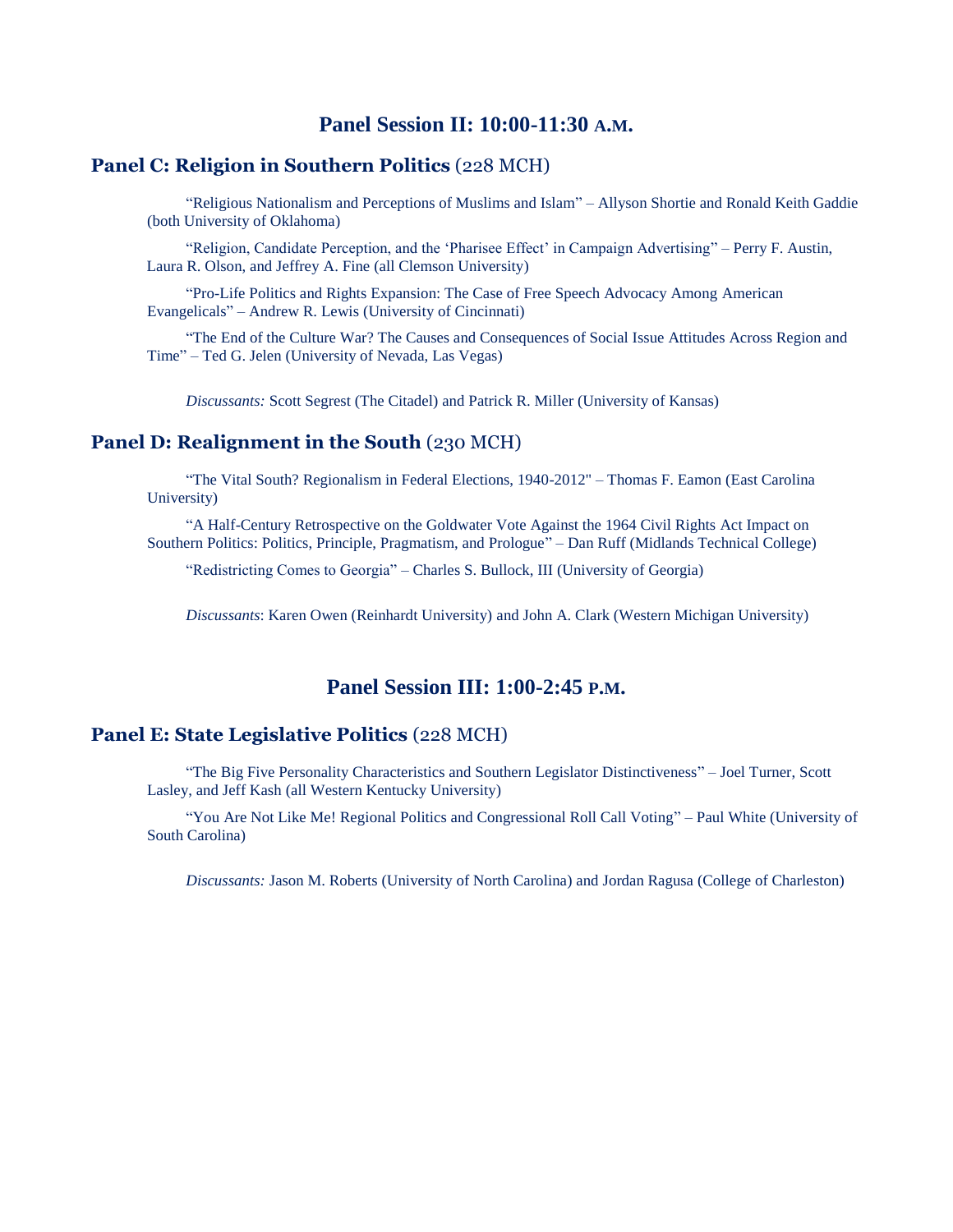#### **Thursday, Panel Session III, continued: 1:00-2:45 P.M.**

#### **Panel F: Southern Identity** (230 MCH)

"The Newest Southerners: Generational Differences in Electoral Behavior in the Contemporary South" – Charles Prysby (University of North Carolina at Greensboro)

"The Southern Voice: The Political Consequences of a Regional Accent" – Jason A. Husser, Kenneth E. Fernandez, and Carrie P. Eaves (all Elon University)

"Southern Migration and Southern Identity" – D. Sunshine Hillygus and McKenzie Young (both Duke University)

"Describing Ourselves: Identity Overlap and Fault Lines Regarding How Southerners Would Describe the South to Non-Southerners" – Scott H. Huffmon (Winthrop University), Christopher N. Lawrence (Middle Georgia State College), and Allie Briggs (Winthrop University)

*Discussants:* H. Gibbs Knotts (College of Charleston) and Bruce Anderson (Florida Southern College)

# **Panel Session IV: 3:00-4:30 P.M.**

### **Panel G: Civil Rights and Southern Politics in the 21st Century** (230 MCH)

"Gender Consequences of Modern Redistricting in the South" – Karen Owen (Reinhardt University) and Mark Owens (University of Georgia)

"Majority Minority Districts in the South: Are Majority Minority Districts Too Safe?" – Brandon R. Davis (University of Alabama)

"Understanding the Right to Vote: Public Discourse on Voting Rights in America" – Patrick R. Miller (University of Kansas)

"Voting Rights Acts: The Problem with The South: Redistricting and Reapportionment" – Carry J. Smith (Clark Atlanta University)

*Discussants:* Charles S. Bullock (University of Georgia) and Ronald Keith Gaddie (University of Oklahoma)

#### **Panel H: Regionalism and National Political Parties** (228 MCH)

"Regional Power and National Parties" – John M. Bruce (University of Mississippi)

"Appalachia and American Politics" – Steven White (Columbia University)

"Changing Patterns of Nomination Politics in the 21<sup>st</sup> Century South" – John J. McGlennon (College of William and Mary)

*Discussants:* Chris Grant (Mercer University) and M.V. Hood, III (University of Georgia)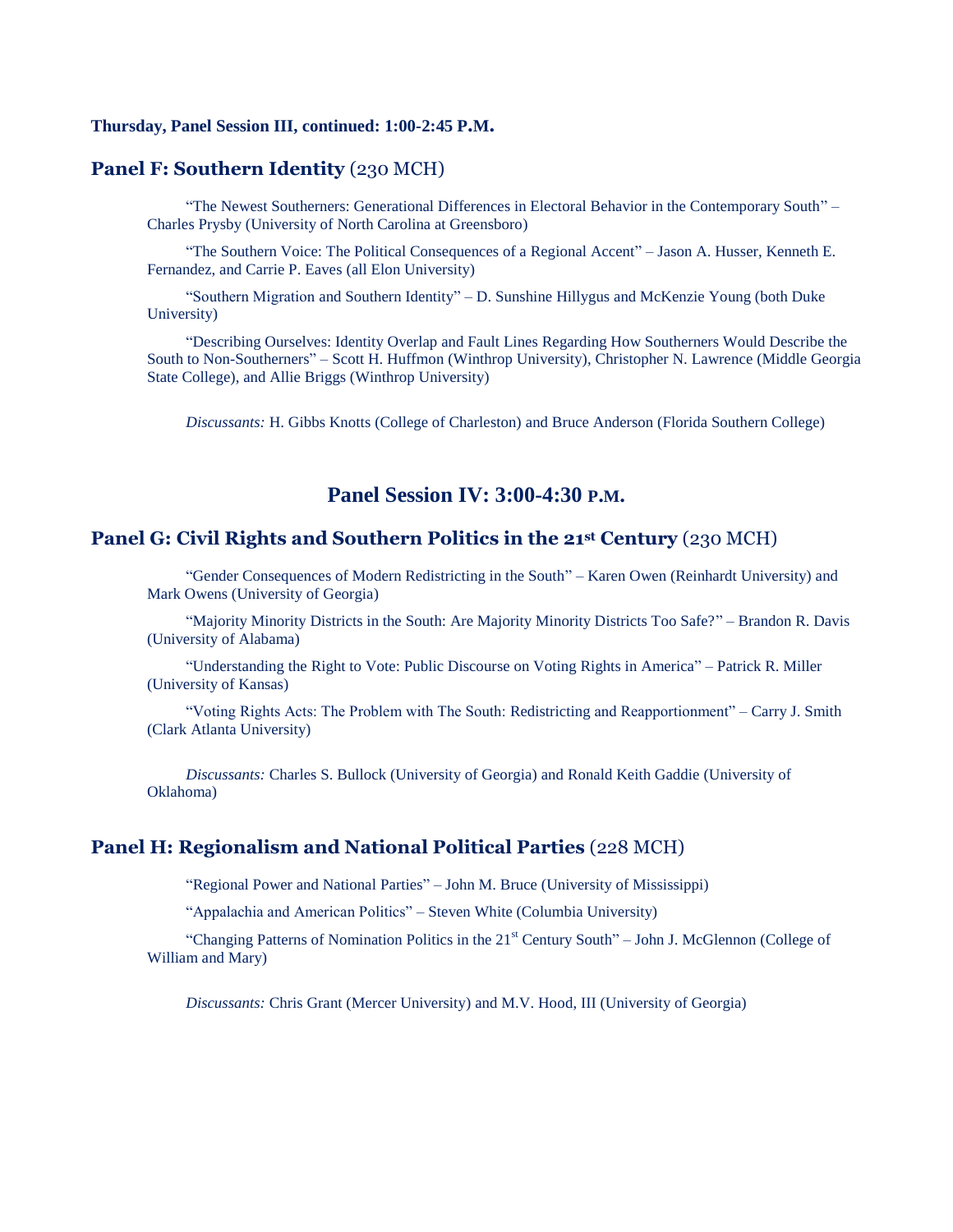# **FRIDAY, 7 MARCH 2014**

### **Panel Session V: 8:30-10:15 A.M.**

# **Panel I: State Politics in the South** (228 MCH)

"Explaining State Differences in the Implementation of the Affordable Health Care Act: A South/Non-South Comparison" – David A. Breaux (University of Louisiana-Lafayette), John C. Morris (Old Dominion University), Rick Travis (Mississippi State University), Robert C. Kenter (Old Dominion University), Martin M. Mayer (Old Dominion University)

"Swing State or the New South Carolina? Exploring North Carolina's Political Future" – Christopher A. Cooper (Western Carolina University) and H. Gibbs Knotts (College of Charleston)

"Policy Diffusion in Southern States" – Jamie Monogan (University of Georgia)

"Comparing Competitive Contests in the Tar Heel State: An Analysis of 2008 and 2012 Elections and Voter Participation in North Carolina" – J. Michael Bitzer (Catawba College)

"Never Far from Grace: the Reelection of the Ousted 'Ten Commandments' Judge Roy Moore" – Phillip Bridgmon and Shannon Bridgmon (both Northeastern State University)

*Discussants:* Joe Stewart (Clemson University) and D. Sunshine Hillygus (Duke University)

#### **Panel J: Partisan Politics in Southern States** (230 MCH)

"Who Punishes Party Switchers?" – Seth C. McKee (Texas Tech University), Antoine Yoshinaka (American University), Keith Lee (University of Florida), and Richard McKenzie (University of South Florida)

"The Intersection of Race and Gender on Local Government Elections in the South" – Lee Bernick (University of Nevada, Las Vegas)

"Game Day and Election Day: College Football, Mayoral Elections, and the American South" – James LaPlant (Valdosta State University), Keith Lee (University of Florida), and Sydny Bryan (Valdosta State University)

"Southern Exceptionalism? President Obama's Religion, The Birther Movement, and Racism: A Comparison of Southern and Non-Southern Whites" – Jonathan Knuckey (University of Central Florida)

*Discussants:* David Rohde (Duke University) and Kendra Stewart (College of Charleston)